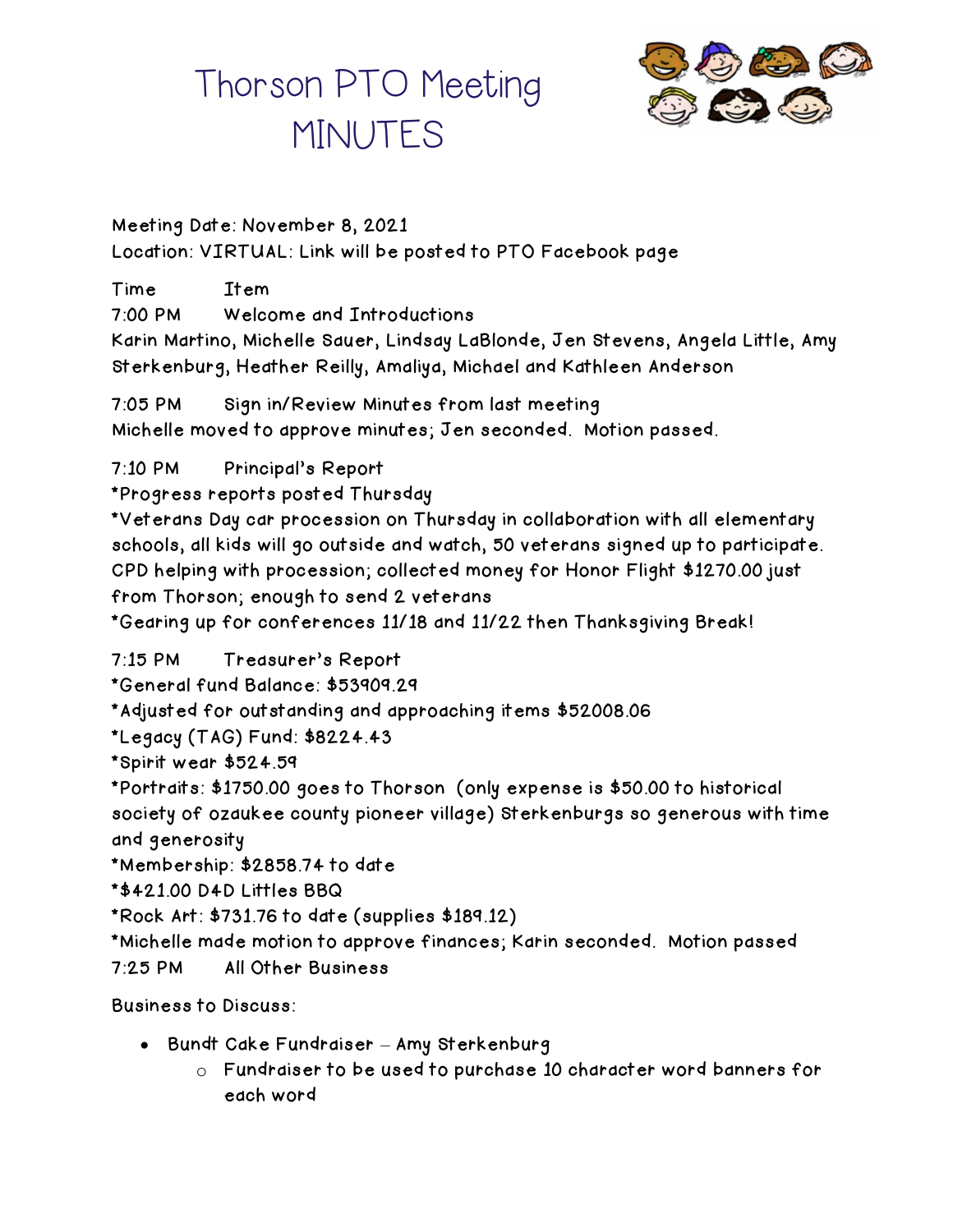



- \$800.00 for banner/\$80 per word
- Sold first part of December
- Optional to students
- **■** 1 master sheet/1 master check
- Amy would do all
- \$5.00/mini, \$1.50 profit per bundt cake
- \$25.00 for large, \$5.00 profit
- Great for Holidays; teacher gifts, etc.
- Delivery could be after school (4-6pm) or Saturday maybe with labeled bags in alphabetical order
	- Could use community room
	- 2 hour window for pick up
- Sheet would need to go home to oldest child of every family
- Amy moved that we approve Bundt cake fundraiser with funding covering character word banners for lunch room. Jen seconded it; motion approved
- Portrait Fundraiser Update/Spirit Wear Amy Sterkenburg
	- o Spirit Wear \$525.00
	- o Few things on backorder; those families have been notified
	- o Do we do a Christmas order? Not this year; We will address it in spring to do it again
	- o Portrait fundraiser-\$1750.00 goes to Thorson
	- o Going through a lot of supplies for Celebration Rock but money in there to go towards this
		- Some expenses from rock were from last year and carried over to this year.
		- Paint front or side, not back; keep it at birthday messages
- Buzz Book Update Karin Martino/Lindsay LaBlonde
	- o We have information with parent contact information (Thanks Karin!)
	- o Lindsay will be printing and doing labels
	- o We will get them into the hands of families ASAP
- Conference Dinners Heather Reilly
	- o Box dinner from Sendiks for 11/18 conference night
		- Accounted for 65 people this year but it will be more like 40-45 so cost below will be adjusted.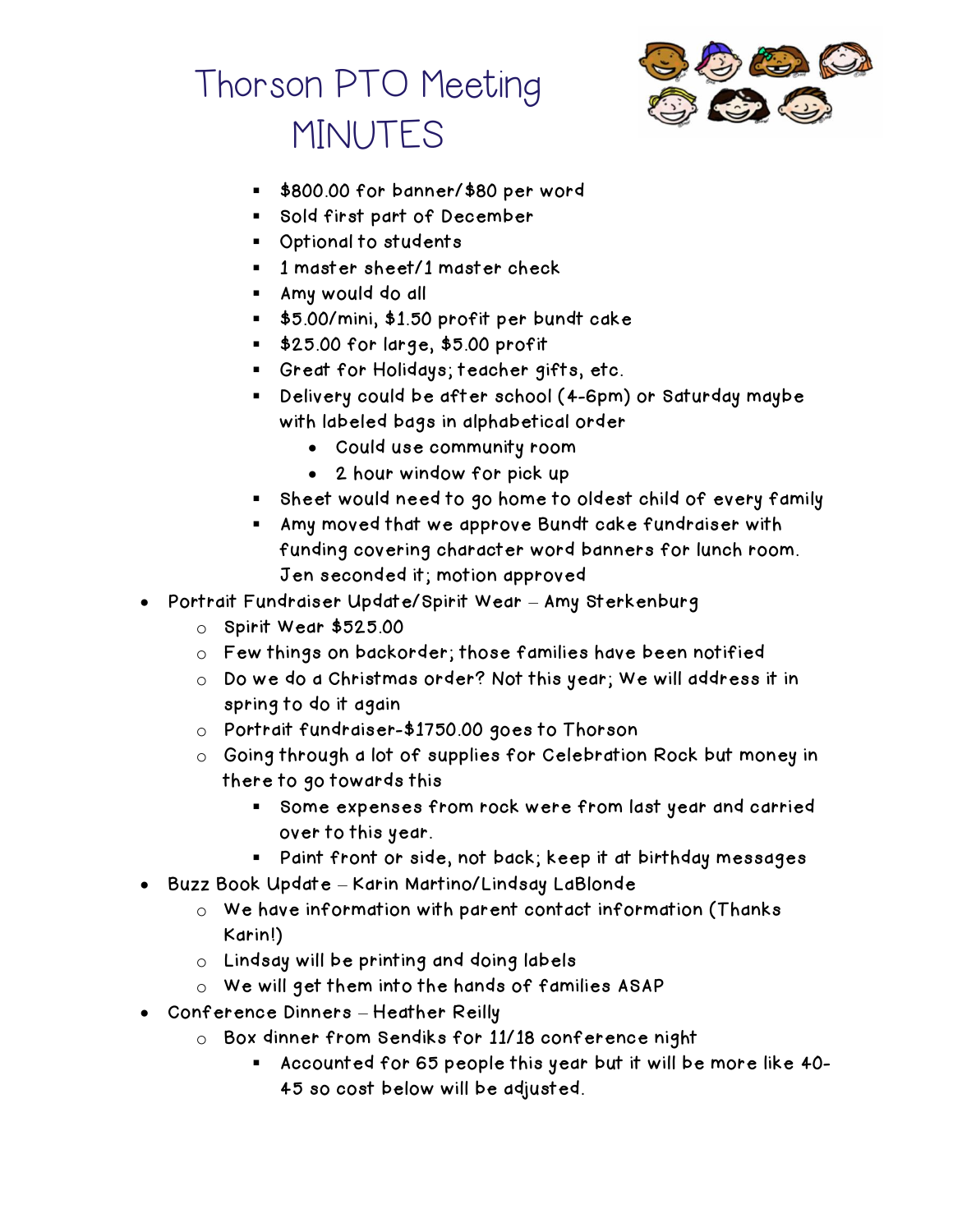

- \$613.00 for first night of conferences
- Check will be sent directly to Sendiks
- Sandwich, chips, cookie, side salad and drinks will be provided in fridge
- o Christy McGee heading soup and sandwich dinner provided by parents for 11/22 conference night
- Book Fair Information-Amaliya
	- $\circ$  11/15 setup
	- o Loreen and Nicole will have students go through during their library
	- $\circ$  11/16-11/22 parents can sign up with ewallet or send cash
	- o It will also be open during conference nights
	- o Online fair as well that you can shop virtually
	- o Sign up out for set up and tear down
	- o There will be wish lists for teachers
	- o Half sheets of paper for wish lists from students if they don't bring money for library time that week so they can look during conferences
	- $\circ$  Will be set up in IMC
	- o Working towards building teacher classroom libraries
		- Scholastic dollars split up amongst 4 new teachers
		- If they shop the fair while items are there, we will save on shipping.
- Celebration Rock Update Amy Sterkenburg
	- o Going through a lot of supplies for Celebration Rock but money in there to go towards this
		- Some expenses from rock were from last year and carried over to this year.
		- Paint front or side, not back; keep it at birthday messages
- Dining For Dollars (Little's BBQ/upcoming) Amy Sterkenburg
	- o Even Odds tomorrow 11/9; 50% goes back to Thorson
	- o Little's BBQ was \$421.00
- Green Team Update on gardening day/Stewardship day
	- o Went well and kids really enjoyed it
	- o First time done on a school wide level
	- o Plan to do it a few more times this year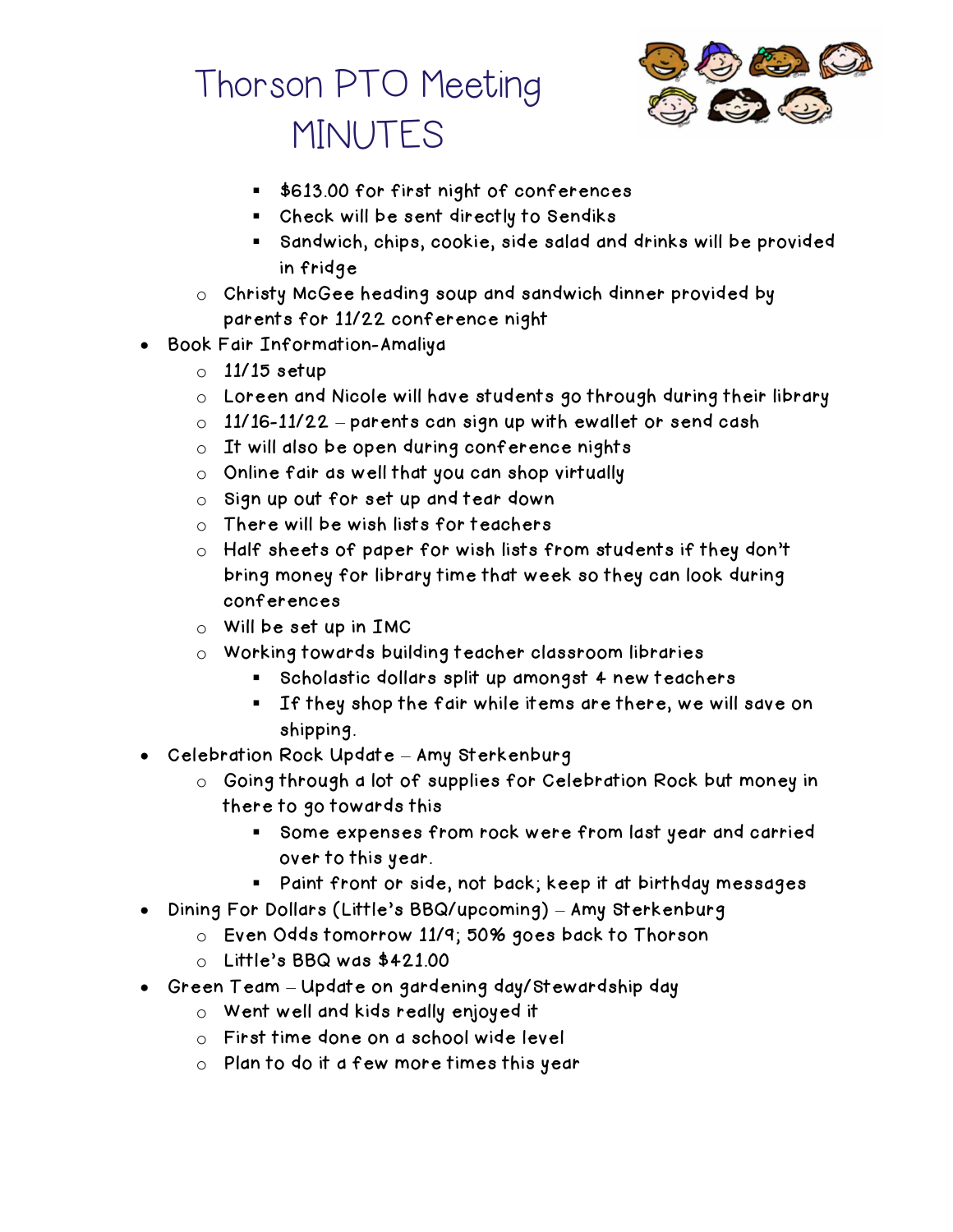

- o Some weeding, some mulching, moving brush/branches, cardboard put down under mulch
- o Kelly Papke is very active in this committee as well
- Any Other Business?
	- o Kapco lights could give us promo code and we would get some money for Thorson from this; time sensitive because it starts in a few weeks; a percentage is returned to Thorson
		- Amy moved that we approve doing a fundraiser with winter wonderland light show ticket promo show. Michelle seconded. Motion passed. Amy will look into this tomorrow.
	- o Character trait banner was ordered for front of school.
	- o Thank you to Shannon Supanich, Carrie Wilde, Stacey Fall and Lisa Johnson for helping with the Monster Mash décor and photo booth
	- o They did an amazing job!
	- o Sponsor a teacher/team lunch
		- One grade level per month that those parents help provide lunch to?
			- o Dining for Dollars or a soup lunch?
			- o Maybe bring back High Five but do it by grade levels so First Grade is this month, etc. That way parents who have multiple children can spread them out…Then that money can go towards sponsoring a lunch.
			- $\circ$  Sign up genius easier than donating money
		- Board will talk about it and talk through all these ideas how to do it
	- o Grant Requests-notified all teachers of requests
		- Over \$500 items were approved at School Board
			- Angela will let those teachers know
- 8:00 PM Adjournment
	- o Michelle moved to adjourn the meeting. Jen seconded; meeting adjourned 7:41 pm.